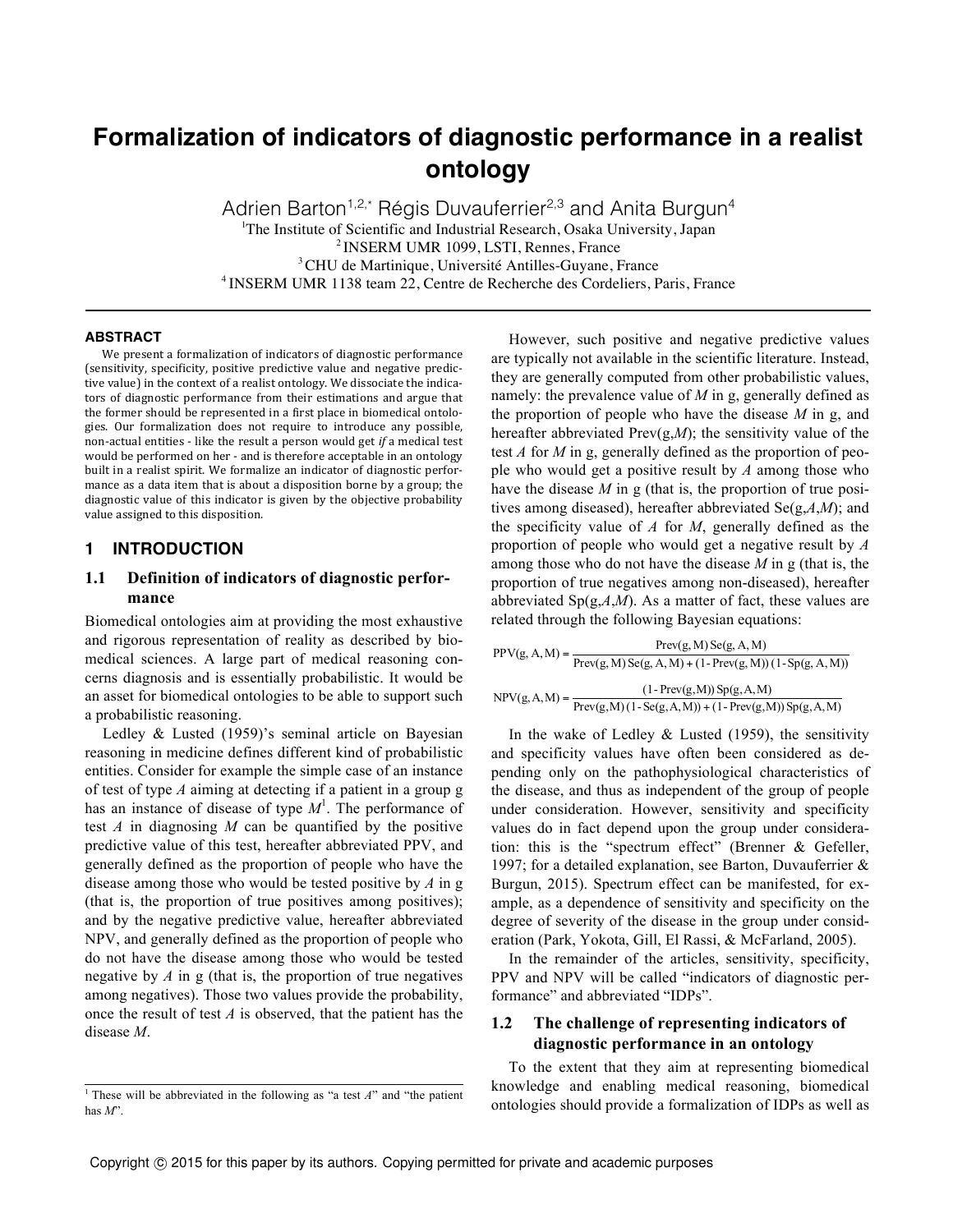the prevalence. This article will propose such a formalization in the context of the OBO Foundry (Smith et al., 2007), one of the most massive sets of interoperable ontologies in the biomedical domain, built on the upper ontology BFO.

The question of how probabilistic notions can be represented in ontologies has been tackled from different perspectives in the past. For example, da Costa et al. (2008) have proposed the new PR-OWL format that extends the classical OWL format; we take here a different approach, which does not aim at changing the OWL format. Soldatova, Rzhetsky, De Grave, & King (2013) have described a model in which probabilities can be assigned to research statements. We have proposed an alternative approach (Barton, Burgun, & Duvauferrier, 2012) in which we show how probabilities can be assigned to dispositions, upon which we are going to build here.

Sensitivity and specificity have been recently introduced in the Ontology of Biological and Clinical Statistics (OBCS; Zheng et al., 2014) as subclasses of *Data item* – a classification that we will endorse here, and extend to PPV and NPV. A data item, as defined by the Information Artifact Ontology (IAO), is intended to be a truthful statement about something. In order to formalize IDPs, one should thus clarify what entities in the real world they are about.

Sensitivity value<sup>2</sup>, as we said, is generally defined as the proportion of people who would get a positive result by *A* among those who have the disease *M.* But note here the conditional structure: what is referred to is the proportion of true positives among diseased *if* A was performed on them. In practical situations, however, the sensitivity value will be estimated by performing the test on a sample of the population only – not the entire population g. This will lead to two difficulties. First, it will be necessary to differentiate clearly the IDPs' values from their estimations, and to determine which of those should be represented in a first place in an ontology – part 2 will be devoted to this issue. Second, possible-but-non-actual situations cannot be straightforwardly defined in a realist ontology like BFO; this problem will be explained and solved in part 3, by considering that an IDP is a data item about a disposition borne by an instance of group of individuals, whose probability value will be identified to the diagnostic value of the IDP. This will provide a formal characterization of IDPs.

## **2 THE INDICATORS AND THEIR ESTIMATIONS**

## **2.1 Two limits for the estimations of indicators of diagnostic performance**

Numerical estimations of IDPs face two limits (Barton et al., 2015). First, frequencies will be measured on a sample judged to be representative of the population as a whole, and these values are then extrapolated to the frequencies in the entire population. Second, whether a given person has *M* or not cannot generally be known for sure, through reasonable means: sometimes, the only way to be certain is to perform an autopsy on the deceased patient. Consequently, a "gold standard" must be chosen, namely the best reasonable available diagnostic test<sup>3</sup>. If a patient gets a positive result to this gold standard test, one will conclude that he has the disease; if he gets a negative result, one will conclude that he does not have it.

For example, Park et al. (2005) estimate the sensitivity of the Neer test for diagnosing the impingement syndrome; their estimation is made on a sample of 552 patients considered as representative of the general population, using as gold standard surgical observation. The proportion of patients tested positive by the Neer test among *those who are tested positive by surgical operation* in the *sample* is considered as representative of the sensitivity value - which can be interpreted as the proportion of people who would be tested positive by the Neer test among *those who have an impingement syndrome* in the *whole population*. Similar estimation strategies hold for prevalence, specificity, PPV and NPV.

Note that the estimations of the values of the prevalence, sensitivity, specificity, PPV and NPV depend on both the sample and the gold standard; however, the real values of the prevalence, sensitivity, specificity, PPV and NPV, as defined above, depend neither on the sample, nor on the gold standard.

#### **2.2 What should be represented in an ontology?**

This being clarified, one can ask which entities should be preferably represented in an ontology: the IDPs' values, or their estimations?

For sure, we have no direct access to such IDPs' values; but this does not imply that they should not be represented in an ontology. To clarify why, consider an analogy: the measure of the ambient temperature by reading the height of a mercury column in a thermometer. Suppose that at a given time, this height is aligned with the sign "20 °C" written on the thermometer. In such a case, an ontology curator would be in a first place interested in formalizing the fact that the ambient temperature is 20°C, rather than in formalizing the fact that the mercury column in the thermometer is at the same height as the sign "20°C".

In a similar fashion, imagine that 65% of people are tested positive for a gold standard of *M* in a sample s of a population g. The ontology should then formalize in a first place the fact that 65% of the people in g have *M*, rather than the

<sup>&</sup>lt;sup>2</sup> Note the distinction between a sensitivity and its value: a sensitivity is a data item, but its value is a number.

 $3$  Even if the gold standard consists in the naked-eye observation of a macroscopic disorder associated exclusively with this disease, this can still theoretically lead to a diagnostic error: any empirical evidence is defeasible.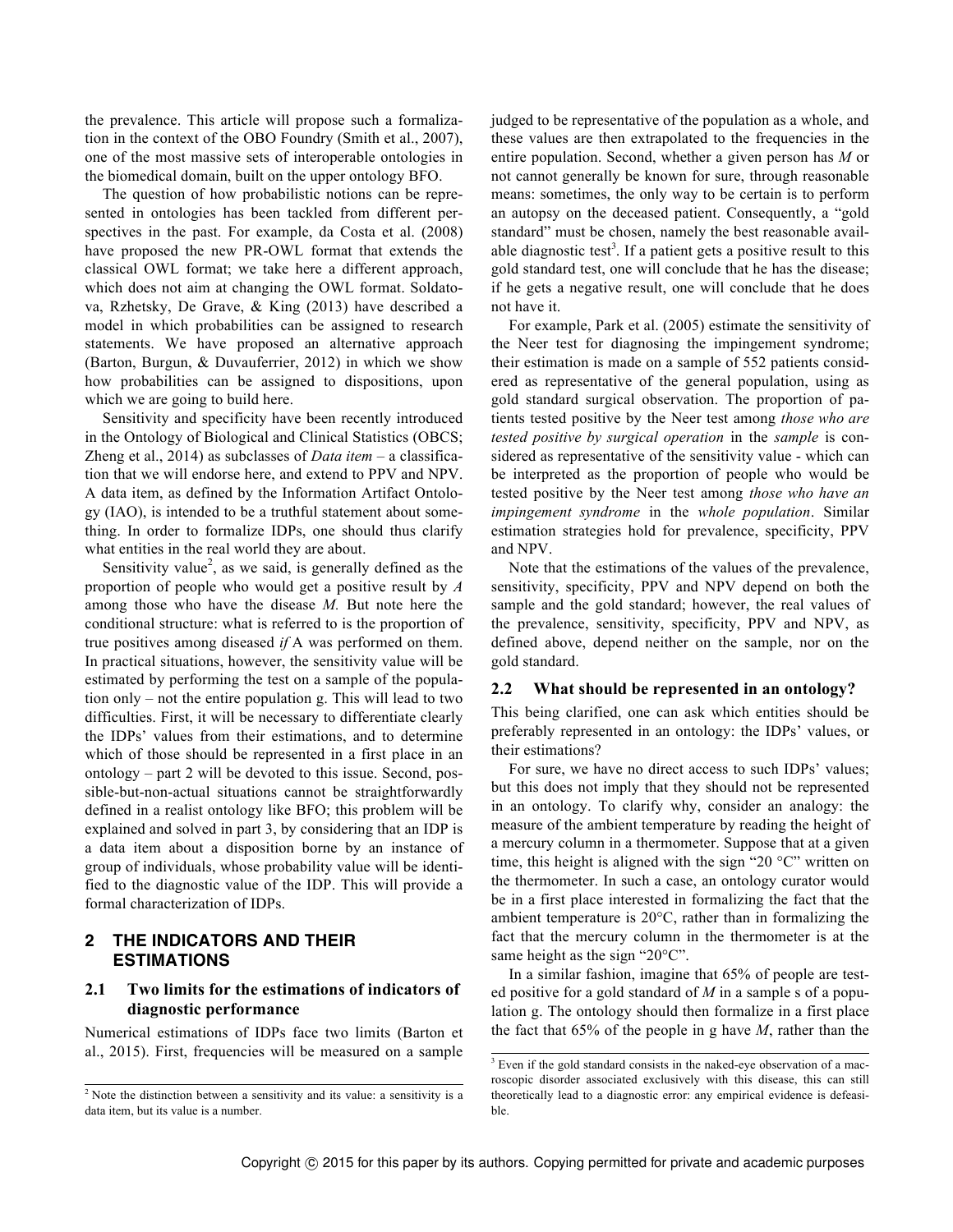fact that 65% of the people in s have a positive result to this gold standard. This estimation of this prevalence value may be false (it is indeed very likely to be false, strictly speaking), but future estimations will lead to its being corrected to bring it closer to the real value. As a matter of fact, realist ontologies are built according to a fallibilist methodology (Smith & Ceusters, 2010): they represent the state of the world according to our best knowledge at the present instant, and can be corrected as our knowledge of the world is refined.

That being said, it is possible to represent in an ontology the measurement process of a temperature involving the height of a mercury column in a thermometer. Similarly, one could represent the different estimation processes of the IDPs, and the results to which they led. Such processes are biomedical investigations, and should therefore be formalized in an ontology like OBI (Ontology for Biomedical Investigations, Brinkman et al., 2010), a prominent OBO Foundry candidate dedicated to these issues. This would be relevant in order to formalize in an ontology different estimations given by various samples and gold standards. However, medical practitioners are first and foremost interested in the IDPs' values themselves, rather than in their estimations, and thus we will deal here with the formalization of the former.

This clarification being made, we can now consider the second difficulty mentioned at the end of part 1, namely the formalization of possible-but-non-actual situations in BFO.

# **3 A FORMALIZATION OF INDICATORS OF DIAGNOSTIC PERFORMANCE IN APPLIED ONTOLOGIES**

Sensitivity value has been interpreted as the proportion of people who would get a positive result to *A* among *M*'s bearers in *g*. This definition thus involves the condition of performing the test *A* on the members of g. As we said, such a condition is never realized, because the test is performed (at best) on a sample of the population, not on the whole population g: the performance of test *A* on *g*'s members is a *possible* (leaving aside practical difficulties), *non-actual* condition. Interpreting specificity, PPV, and NPV along the former lines would also imply such possible, non-actual conditions.

However, BFO is built according to the realist methodology, which implies that all the instances it recognizes should be *actual* entities (cf. Smith & Ceusters, 2010). Thus, one cannot represent directly such a possible-but-not-actual condition in an ontology based on BFO. In order to solve this difficulty, we will introduce a strategy named "randomization", enabling to formalize the probabilities of interest as assigned to an actual entity, namely a disposition. This strategy will enable to represent IDPs in a realist fashion, compliant with BFO's spirit.

## **3.1 From proportions to objective probabilities: the randomization strategy**

We will explain first how the proportion of a subgroup in a group can be formalized as a probability value assigned to a disposition; this will help explaining later how the proportion of a subgroup in a group undergoing a possible, nonactual condition can be formalized along similar lines.

Dispositions are entities that can exist without being manifested; an example of disposition is the fragility of a glass, which can exist even when the glass does not break. We will use Röhl & Jansen's (2011) model of disposition in BFO, which associates to every instance of disposition one or several instances of realizations, and one or several instances of triggers (a trigger is the specific process that can lead to a realization occurring). In this model, the fragility of a glass is a disposition of the glass to break (the breaking process is the realization) when it undergoes some kind of stress (the process of undergoing such a stress is the trigger); this disposition inheres in the glass. Starting with the definition of these entities and their relations at the instance level, Röhl & Jansen proceed to formalize them at the universal level. We have shown in a former article (Barton, Burgun & Duvauferrier, 2012) how to adapt this model to probabilistic dispositions. Thus, an instance of balanced coin is the bearer of a disposition instance to fall on heads (the realization process) when it is tossed (the trigger process), to which an objective probability 1/2 can be assigned.

We will now apply this model to the situation at hand. Consider the prevalence Prev(g,*M*), which was defined above as the proportion of bearers of *M* in the actual population g. We can define the disposition dg,*M*, borne by the group g, that a person randomly drawn in g has *M*. More specifically, let's write  $T_g$  the process "randomly drawing a person in g", and  $R_{g,M}$  the process "drawing by  $T_g$  someone who has  $M$ ": the triggers of  $d_{g,M}$  are instances of  $T_g$  and its realizations are instances of  $R_{g,M}$ . Following the lines of Barton et al. (2012), one can thus define the probability assigned to the disposition<sup>4</sup> d<sub>g,*M*</sub>, which is the probability of drawing randomly someone who has *M* in g. This probability is equal to the proportion of individuals who have *M* in g, that is, to Prev(g,*M*): as a matter of fact, if there are *e.g.* 10% diseased people in g, then the probability of drawing randomly a diseased person in g is 10%. Thus, the prevalence value can be identified to the objective probability assigned to the disposition dg,*M*. We name this strategy the "randomization" of the proportion of *M*'s bearers among g.

 $4$  In Barton et al. (2012), a probability was assigned to a triplet (*d*, *T*, *R*) rather than to a disposition *d*, because we had to take into account disposition that may have several classes of triggers or realizations (that is, multitrigger and multi-track dispositions, cf. Röhl & Jansen, 2011). However, in the present situation,  $d_{g,M}$  is simple-trigger and simple-track: all its triggers are instances of  $T_g$ , and all its realizations are instances of  $R_{g,M}$ . Therefore, the probability value assigned to  $(d_{g,M}, T_g, R_{g,M})$  can be, for practical matters, assigned directly to *dg,M*.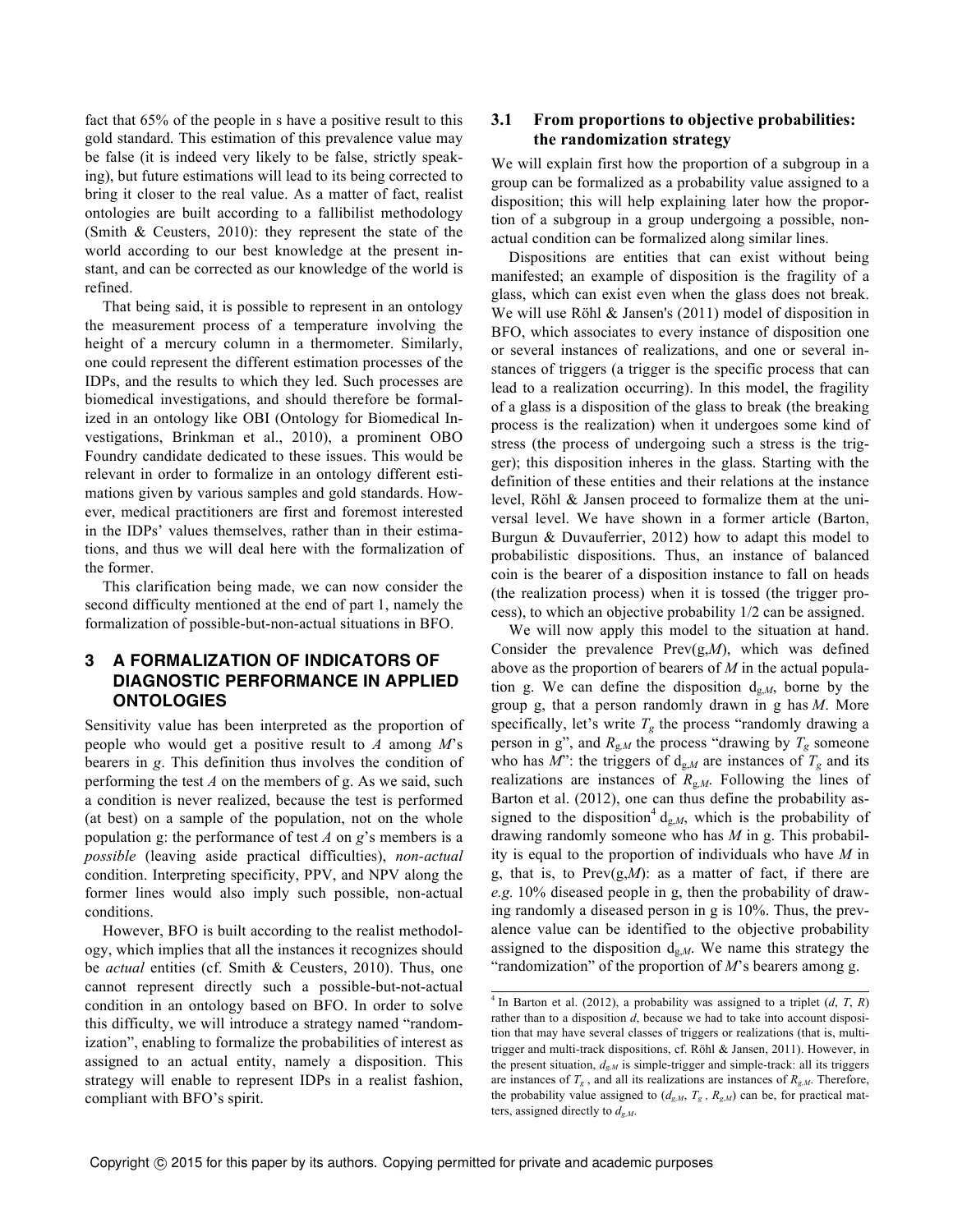The randomization strategy may not be necessary to formalize a prevalence, which characterizes a proportion in an actual group, and thus could be formalized as such in an ontology based on BFO. But this strategy can also be applied to proportions of people in groups subject to a *possible, non-actual* condition – and thus, be relevant to formalize sensitivity and other IDPs. As a matter of fact, the sensitivity value Se(g,*A*,*M*) was defined as the proportion of people who would get a positive result to *A* among *M*'s bearers in g. This value can be "randomized" as follows. We can define  $d_{\text{Se},g,A,M}$  as the disposition to draw someone randomly who is tested positive by *A*, among the individuals of *g* who have *M*. More specifically, let's define the process  $T_{\text{Se},g,A,M}$  as the "performance of test *A* on the individuals in *g*, and random draw of an individual among those who have the disease  $M^{5}$ ; and the process  $R_{\text{Se,g},A,M}$  as the "drawing by  $T_{\text{Se,g},A,M}$  of someone who got a positive result to  $A$ ". The triggers of  $d_{\text{Se},g,A,M}$  are instances of  $T_{\text{Se},g,A,M}$ , and its realizations are instances of  $R_{\text{Se},g,A,M}$ . One can then define the sensitivity value  $Se(g,A,M)$  as the objective probability assigned to this disposition  $d_{\text{Se,g},A,M}$ : indeed, if there are *e.g.* 15% of the diseased people in *g* who would get a positive result by *A*, then the probability of randomly drawing someone who would get a positive test result by *A* among diseased people in *g* is equal to 15%.

Specificity value can be defined along similar lines, as probabilities assigned to actual dispositions borne by the group g noted  $d_{Sp,g,A,M}$  (and similarly for the PPV and NPV). Although  $d_{\text{Se},g,A,M}$  and  $d_{\text{So},g,A,M}$  are both dispositions inhering in g, they have different triggers and different realizations; the process  $T_{Sp,g,A,M}$  is the "performance of test *A* on the individuals in g, and random draw of an individual among those who *do not* have the disease *M*" and the process  $R_{\text{Sp,g},A,M}$  is the "drawing by  $T_{\text{Sp,g},A,M}$  of someone who got a *negative* result to *A*".

## **3.2 A formal model of indicators of diagnostic performance in ontologies**

Let us now consider how to formalize these probability values in ontologies. First, a group g will be considered as any collection of humans (for more on collections, see Jansen & Schultz, 2010).  $d_{\text{Se},g,A,M}$  is a disposition individual inhering in the group g; and a probability value can be assigned to this disposition using a datatype property **has\_probability\_value**. Sensitivity of *A* for *M* in g will be denoted Seg,*A*,*M*, and following OBCS, it will be defined as a data item. Thanks to our analysis above, we can now answer our original question, and state what this sensitivity is about:  $Se_{g,A,M}$  is about  $d_{Se,g,A,M}$ . We can also introduce a relation has diagnostic value that relates a sensitivity to its value. In our framework, the (diagnostic) value of a sensitivity Se<sub>g *AM*</sub> is the probability value assigned to the disposition  $d_{\text{Se},g,A,M}$ ; this can be formalized by writing that if s is a sensitivity, then:

s has diagnostic value  $p \leftrightarrow \exists d \wedge d$  is a *Disposition* ∧ s **is\_about** d ∧ d **has\_probability\_value** p

As  $d_{\text{Se},g,A,M}$  is an individual, it cannot be related directly to the universals *A* and *M*. However, it can be related indirectly to them, by the following formalization. First,  $d_{\text{Se},g,A,M}$  can be seen as an instance of a disposition universal symbolized as  $D_{Se,AM}$ , which has as trigger the processus universal  $T_{\text{Se},A,M}$ : "performance of test *A* on the members of a group, and random draw of a person among those who have the disease *M*"; and as realization the process universal  $R_{\text{Se},A,M}$  defined as "drawing by  $T_{\text{Se},A,M}$  of someone who got a positive result to *A*". We can then introduce two new relations *sensitivity\_disposition\_of\_test* and *sensitivity\_disposition\_for\_disease* (abreviated as *se\_of\_test* and *se\_for\_disease*) such that *DSe,A,M se\_of\_test A* and  $D_{SeAM}$  *se for disease M*. These two relations are introduced for pragmatic reasons of facility of use: on a foundational level,  $D_{Se,AM}$  and *M* (resp. *A*) could be related through a complex array of relations and entities that involve the relation *has\_trigger* between  $D_{\text{Se},A,M}$  and  $T_{\text{Se},A,M}$ , as well as a sequence of relations between  $T_{\text{Se},A,M}$  and  $M$  (resp.  $A$ ). Such an analysis would raise theoretical issues though, as instances of  $D_{Se,AM}$  can exist even if no instance of M or A do exist. We would therefore face here issues similar to the ones addressed by Röhl & Jansen (2011) and Schulz et al. (2014).

Finally, we introduce a class *Sensitivity* that can be characterized as a subclass of *Data item*, which is related to a disposition through the above-mentioned relations:

s **instance** of *Sensitivity*  $\Rightarrow$  s **instance** of *Data item* ∧  $\exists$  d **instance** of *Disposition*  $\wedge$   $\exists$  a **instance** of *Test*  $\wedge$ ∃ m **instance\_of** *Disease* ∧ s **is\_about** d ∧ d **se\_of\_test** a ∧ d **se\_for\_disease** m

We can also introduce  $Se<sub>AM</sub>$ , the class of sensitivities of test *A* for disease *M* (in whatever group), which can be formalized as a subclass of *Sensitivity* related to *M* and *A* through the following relations:

s **instance** of  $Se_{AM}$   $\Rightarrow$  s **instance** of *Sensitivity* ∧  $\exists$  d **instance** of *Disposition*  $\land$   $\exists$  a **instance** of *A*  $\land$  $\exists$  m **instance** of *M*  $\land$  s **is about** d  $\land$  d **se** of test a  $\land$ d **se\_for\_disease** m

Figure 1 summarizes this formalization of sensitivity (with universals in boxes, instances in diamonds, and the numerical value assigned by datatype properties in a circle). Specificity, PPV and NPV can be formalized along similar lines, as data items about dispositions related to tests and diseases through relations that could be labeled *sp\_of\_test*, *sp\_of\_disease*, *ppv\_of\_test,* etc.

<sup>&</sup>lt;sup>5</sup> In general, we cannot determine in practice with certainty which individuals of *g* have *M*, and which do not; but the practical impossibility to realize this trigger does not preclude to define this entity.